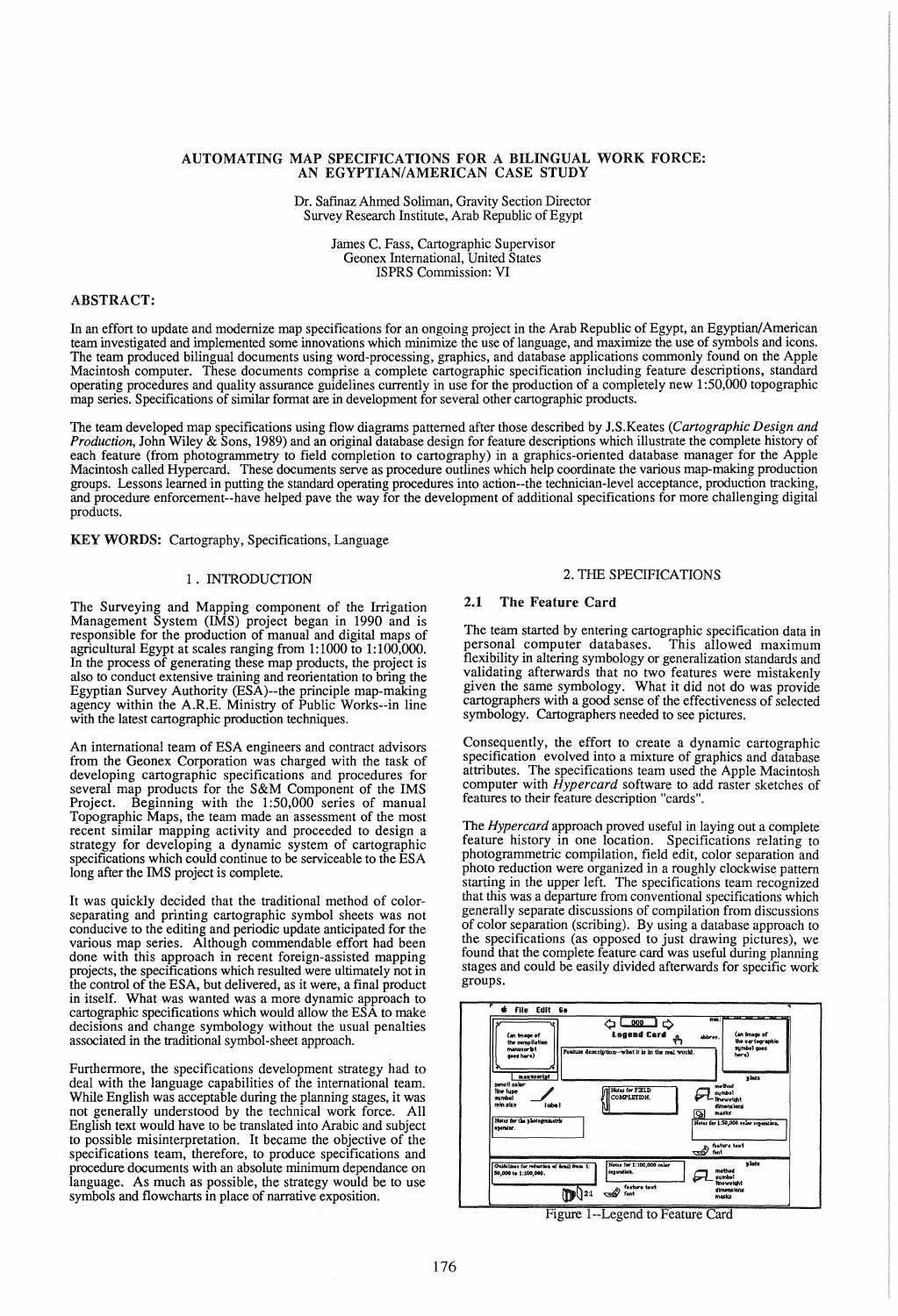To reduce clutter, field names were listed in a "Legend" card and small icons were kept in the background of each feature card to remind the user of the locations of specific information. For example, a sketch of the photogrammetric compilation image was placed in a frame meant to look like a 9x9 stage. Notes for field edit were placed in a frame looking like a clipboard. Scribing point sizes were listed next to a scriber icon, typesetting specifications were placed next to a PMT icon, and so forth.



Figure 2--Sample Feature Card

Although the cartographic feature card used some icons to reduce unnecessary text, there was still a good deal of English which required translation to Arabic. During the planning stages, the English was not a problem for the middle-to-high level Egyptian management, but first-line supervisors and the technicians themselves, could not use the feature cards effectively. To provide a ready reference for first-line supervisors and technicians, the information on the feature cards was separated into more specialized documents for Compilation, Field Edit and Color Separation. The resulting Color Separation Reference had so little text, it was practical to provide Arabic translations for each word except for numbers and some type font names.

|                | 1:50,000 Color Separation Reference                    | ٠٠٠٠٠١١ تطيعناه الصبل القوان | تنقية                    |                                                                                              |      |
|----------------|--------------------------------------------------------|------------------------------|--------------------------|----------------------------------------------------------------------------------------------|------|
| ŕ              | مطم                                                    | ميم                          | زجاتى                    | مەسسىغەت                                                                                     | ساحة |
| Namber         | Feature                                                | Drak                         | Final                    | Specifications<br>Plute                                                                      |      |
| ۲۰۱<br>201     | مناطق سكنيسة<br>Bulk-up area                           | ๔                            | 91<br>r.<br><b>Doldd</b> | $a^{\prime}$<br>$\circ$ $\rightleftharpoons$<br>$-6.15x$                                     |      |
| ۲.۲<br>202     | منشبات<br><b>Buildings</b>                             | ٠₩                           | ₩                        | p۰<br>38<br>.15<br>6. X I<br>⊕°nd<br>b                                                       |      |
| ۲۰۳<br>203     | جاء<br>Mosque                                          | x                            | X                        | مــ<br>$63$ back<br>1.0120                                                                   |      |
| $Y - 5$<br>204 | كنيب<br>Church                                         | ô                            | t                        | ↩<br>$A^{1.8 \times 2.0}$<br>$\omega$                                                        | 28   |
| ٢٠٥<br>205     | مستثد<br>Hospital                                      | រូប៉ូ                        | :ů:                      | صہ<br>$\mathbb{R}^{12x15}$<br>$x -$                                                          |      |
| ۲۰٦<br>206     | نقطة بوليس<br>Police station                           | -10                          | Θ                        | ᢦ<br>$G$ and $T$<br>$A^{1.5 \times 1.5}$                                                     | 28   |
| $T-V$<br>207   | الماضئ<br>Fire station                                 | ទីបូទី                       | ۰                        | مت<br>$A^{1.5 \times 1.5}$<br>a ta                                                           |      |
| ۲۰۸<br>208     | مكتب البريد و التلفواف<br>Post and<br>telegraph office | <b>g</b> D និ                | Ø                        | ↩<br>$\mathbb{B}^{t \cdot s \cdot t \cdot s}$<br>$\mathbb{G}$ back                           |      |
| ۳۰۹<br>209     | مدارس<br><b>School</b>                                 | ទី១                          | t                        | ھ<br>اسىزد<br>Nack<br>$\mathbf{a}$ . $\mathbf{a}$<br>СB                                      |      |
| ۲۱.<br>210     | أثار تاريخية /انقاص<br>Rulns/Historical site           | °a<br>ŀ                      | ۹°م<br>$\frac{1}{2}$     | a".<br>EL <sup>-15</sup> voltation<br>$x_3$<br>$\mathbb{R}^{11 \times 1.0}$<br>201.0168<br>А |      |
|                |                                                        |                              |                          |                                                                                              |      |
|                |                                                        |                              |                          | <b>Distance of the Empire States and States and States and States and States</b>             |      |

Figure 3--Color Separation Reference

# 2.2 The Color Separation Reference

The Color Separation reference was laid out in a fashion similar to the conventional symbol sheet, but with a few notable exceptions. First, the images and selected text were raked off the feature cards digitally to minimize redundant data entry and

allow for quick updating. The fact that the feature sketches were reproduced exactly from the feature cards made it easy for middle management to correlate the two documents. Secondly, specifications regarding dimensions, color and lineweight were presented in a procedure-oriented fashion. For example, the scriber icon appears with the lineweight dimension only for those features which would be scribed. Lineweights of stick-up features are not listed; a PMT icon indicates the prescribed procedure.



Figure 4--Color Separation Reference Detail

A significant departure from the conventional symbol sheet was the decision to add a column which shows which photoreproducible plate or plates are involved in the color-separation process. This column contains specific plate icons which are keyed to the Color Separation Flowcharts.



Figure 5--Color Separation Inventory

#### 2.3 The Plate Inventory

The first step in preparing a production flowchart for color separation was to assign standard icons for each plate which may exist in the color separation packet for a particular map series. The specifications team started with the 1:50,000 scale topographic map series and listed each plate according to category: Sources, Proofs, Composite Negatives, Type Positives, etc. Then the plates were numbered sequentially and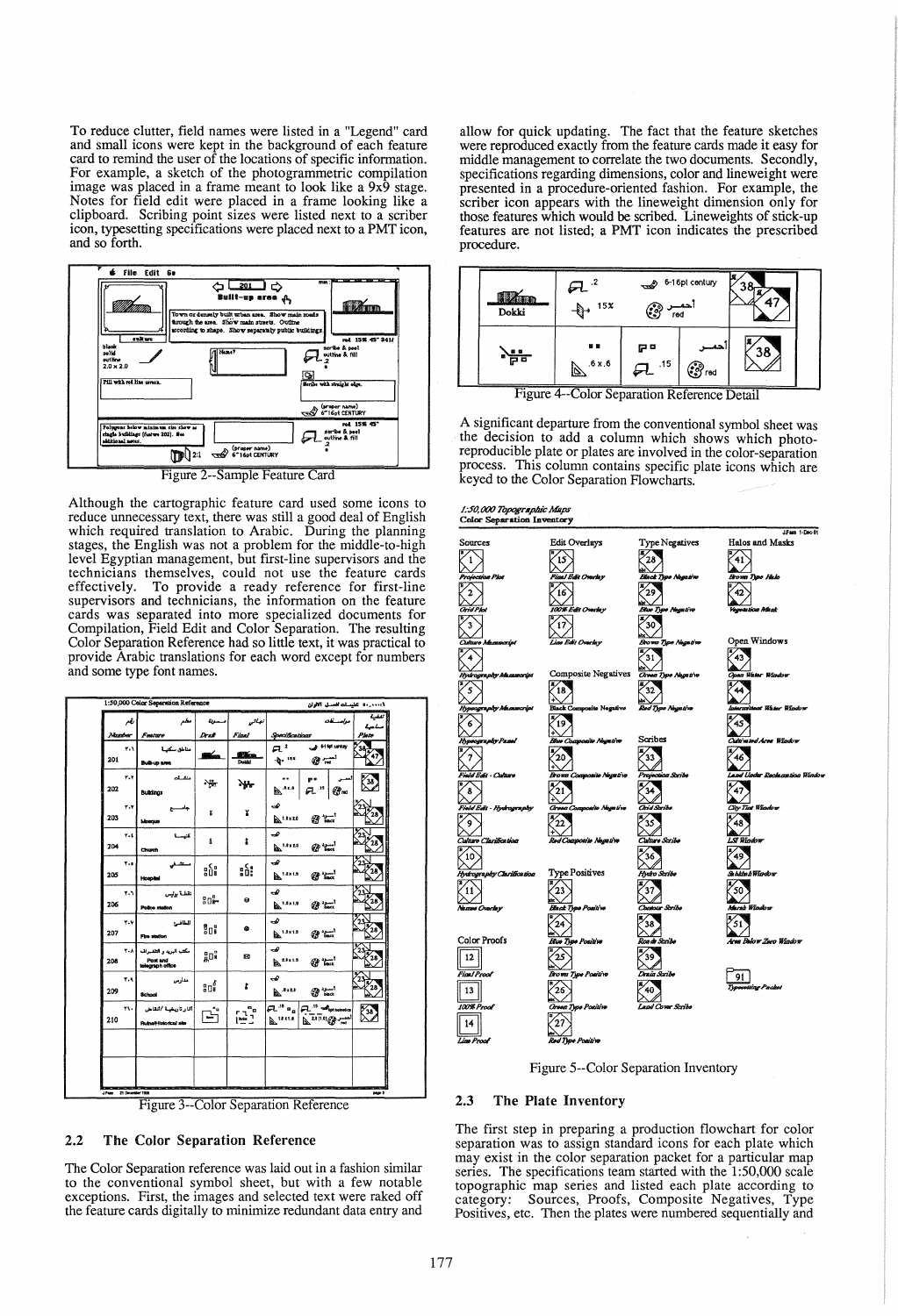given a characteristic plate symbol based on the conventions described by J.S.Keates *(Cartographic Design and Production,* John Wiley & Sons, 1989).

By these conventions, the upper left comer of the icon indicates whether the plate is "right reading" (emulsion up) or "wrong reading" (emulsion down). The upper right comer indicates whether the plate is a positive (white) or negative (black) image. The lower left comer indicates the type of image on the plate: line, text, open window or composite. The lower right comer is occasionally used to indicate the type of material used or the process required to create the image.

The combination of plate symbol and number made a unique icon for each plate that could possibly exist within the color separation packet. The use of these plate icons eliminated a lot of text which would otherwise be necessary in forming the production flowcharts.

### 2.4 The Production Flowcharts

Next, production flowcharts were constructed to demonstrate the relationship between plates and the photo-reproduction processes. Arrow placement was complicated by the fact that many plates, once created, were needed for displacement reference during the creation of other plates. The complete procedure for the color separation of the five-color 1:50,000 series had to be divided into multiple flowcharts as shown.



Figure 6--Color Separation Flowchart (part 1)



Figure 7 --Color Separation Flowchart (part 2)



Figure 8--Color Separation Flowchart Detail

Computer-generated labels with a complete set of plate icons for each map were then created so the technician could positively identify which plate corresponded to his or her procedure in the flowchart.

Specific procedures in the flowchart are given numbers for convenience in work order processing and production tracking. For example, the several scribing related tasks are numbered S1, S2, S3 and so on. Although Keats describes variations on arrows to indicate different processes, we chose to keep the arrows simple and let the procedure numbers represent the procedure type.

#### *2.S* The Standard Operating Procedure

The conceptual design of the Standard Operating Procedure (SOP) was to take a blow-up of each link in the Color Separation Flowchart and list the steps required to complete production. In this example, procedure S1 (Scribing Projection) is shown in enlargement against the background of the larger flowchart to show its context. Then a list of steps is described in English. Eventually, each SOP sheet required translation to Arabic to be useful on the production floor.



Figure 9--SOP Page for Procedure S1